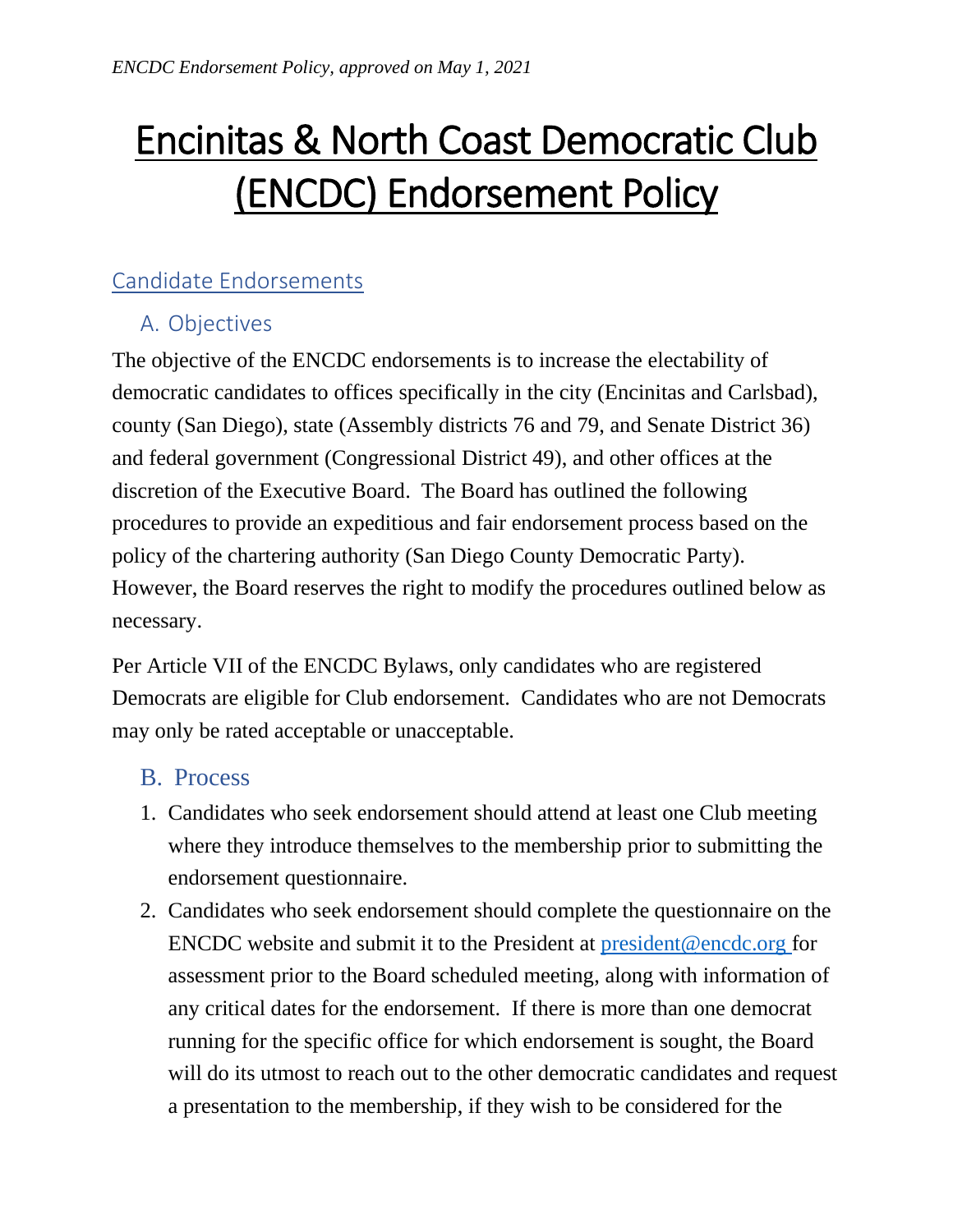endorsement. If a candidate does not submit the questionnaire within the timeline requested by the Board, his/her endorsement will not be considered.

- 3. The Board may assess the endorsement questionnaire and hold a vote at the Board meeting and select candidate(s) (if more than one) who gets the majority (60%) of votes to present for endorsement to the members. The Board may also choose to not make a recommendation to the members when the Board deems it appropriate to do so.
- 4. The Board will invite the candidate(s) to attend the Club General meeting for a presentation to the membership, where the candidate will have an opportunity to speak or be allowed a surrogate to speak on their behalf.
- 5. Reasonable attempts will be made by the Executive Board to notify and invite all declared candidates who the Party has established with certainty are registered Democrats regarding the date, time, and place of the club's meetings and of the club's endorsement process at least five (5) business days prior to the meeting.
- 6. Voting shall be done based on the following procedure:
	- a. No candidates may be present during the debate on their specific endorsement
	- b. A position on a candidate requires a minimum sixty percent (60%) vote.
	- c. Members shall be presented with a "No Endorsement" option on all votes.
	- d. If no candidate receives a minimum of sixty percent (60%) in the first round of balloting, a second ballot shall be taken after removing the candidate receiving the least votes and any candidates receiving zero votes.
	- e. If in the second round of balloting, a candidate receives at least fifty percent (50%) but less than the sixty percent (60%) threshold, subsequent balloting shall continue after removing the candidate receiving the least votes and any candidates receiving zero votes.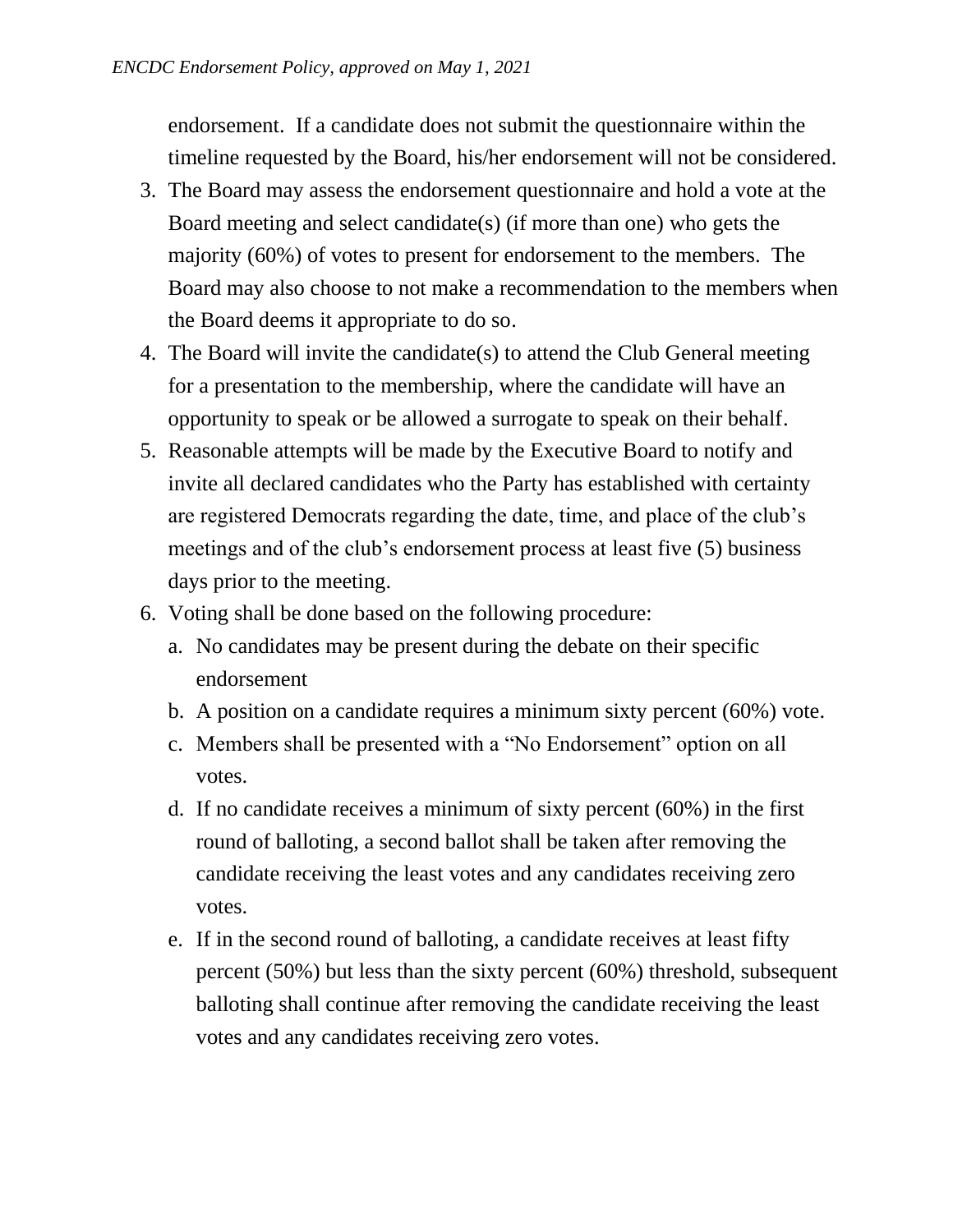- f. Balloting shall continue using the same procedure described in 5d, as long as one candidate receives at least fifty percent (50%) but less than sixty percent (60%) and at least one (1) other candidate remains.
- g. If after the completion of balloting, no candidate has received the minimum required votes to reach the sixty percent (60%) threshold for endorsement, the position of the body shall be "No Endorsement". A "No Endorsement" position does not require a 60% vote.
- h. A motion may be passed that "candidates are acceptable"

### C. Assessment

The ENCDC Board will consider the following in recommending an endorsement in instances where the Board deems it necessary to do so:

- 1. the extent to which a candidate has demonstrated involvement with, support of and responsiveness to, democratic party values;
- 2. demonstrated commitment to women's rights and equal justice under the law;
- 3. demonstrated support of community organizations, including, but not limited to those related to the advancement of democratic values.

#### D. Friendly Incumbent Endorsements

The ENCDC Board can recommend a Friendly Incumbent Endorsement if the elected official has a supportive voting record on appropriate issues, as determined by the Board. The Friendly Incumbent Endorsement is intended to reward an incumbent for his or her support of Democratic and progressive positions. A Friendly Incumbent Endorsement may be made any time after the incumbent has announced his or her intention to run for re-election to his or her seat.

## Ballot Measure/Propositions Endorsements

## A. Objectives

The ENCDC Club will endorse ballot measures to increase exposure for a measure amongst its membership if it meets core democratic values.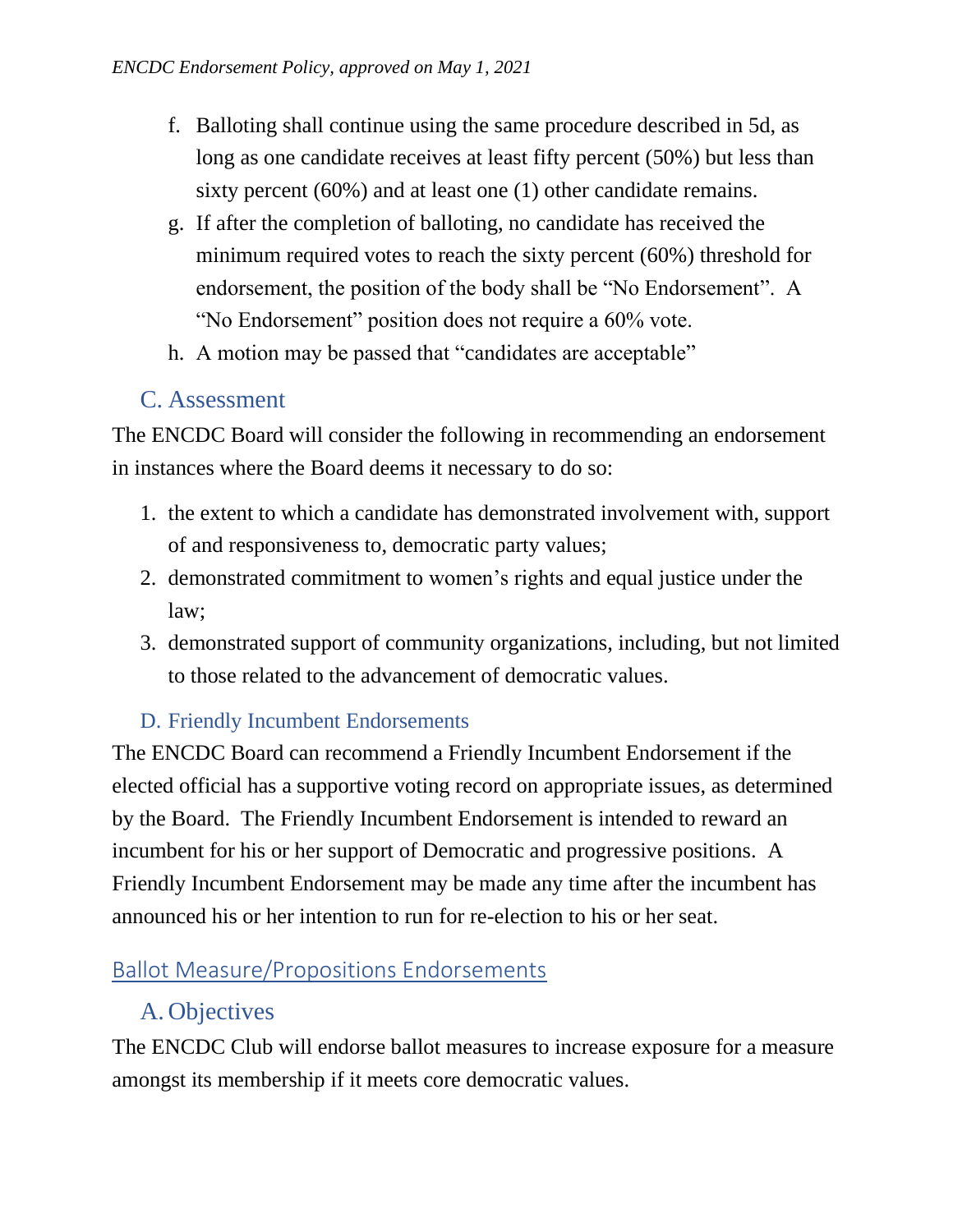Only Club member(s) in good standing can submit a ballot measure/proposition for endorsement.

The Club may rate any ballot proposition as "Support," "Oppose," or "No Position."

#### B. Process

- 1. The member seeking the endorsement of a ballot measure/proposition should submit it to the Board in writing prior to the Board scheduled meeting.
- 2. The Board will assess it based on the appropriateness of the issue as it applies to its membership.
- 3. Upon completion of the assessment, the Board will invite the member (s) to attend the Club General meeting for an introduction of the measure/proposition to the membership, giving the membership due notice of 14 days.
- 4. Speakers for or against any motion will be limited from 30 seconds to 2 minutes per speaker at the chair's discretion with the same amount of time given to all speakers on the motion.
- 5. Speakers for and against any motion will be limited to 3 speakers for or against the motion as recognized by the chair. Additional speakers may be allowed at the chair's discretion.
- 6. Speakers will alternate between 1 for the motion and 1 against the motion.
- 7. Speakers must conform to the Code of Conduct when speaking.
- 8. When speaking on an endorsement consideration, members should start by declaring they have no conflicts of interest or if they do, declaring the conflict before beginning their speaking time.
- 9. Only club voting members may address the committee, however a member may yield their time to a non-member.
- 10.If the measure/proposition receives the majority (60%) of votes of the voting members present, the measure/proposition will be endorsed.